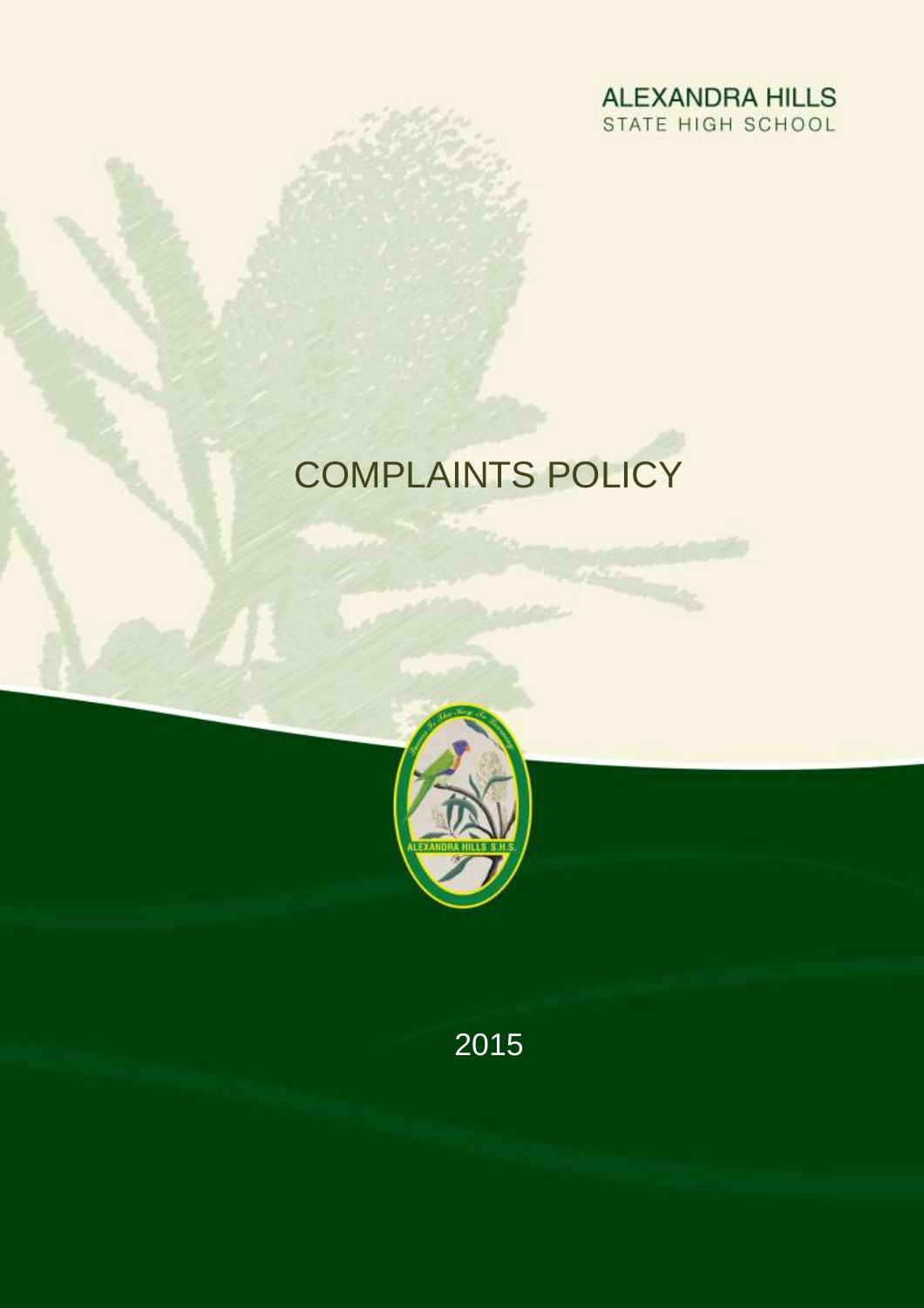## School Complaints Management Procedure

Complaints come to principals and other school staff in many forms. Complaints can be from parents/carers, community, staff or students.

This document outlines the procedures undertaken at this school to manage complaints. Complaints management at this school is also underpinned by section 46 of the *Education (General-Provisions) Act 2006 (Qld)*, Education Queensland's Complaints Management - State Schools and Making a Complaint located on the department's website.

All complaints are handled in a positive and open way.

### 1. Documentation

The school documents all complaints.

Complaints are recorded and reported to the principal as soon as practicable after receiving the complaint.

Complaints can be made directly to the principal.

The record of the complaint:

- uses objective language clearly stating the facts
- contains information in chronological order as practically possible
- uses quotation marks, where appropriate and necessary
- is neatly and legibly written in biro/pen or in print in clear unambiguous language
- includes, where necessary, initialled and dated corrections
- includes signature, designation of the author, and time and date of the incident/complaint.

If the complaint is not resolved at the first point of contact, the complaint is acknowledged within five working days by telephone, in person, by email, or in writing. Documents related to the complaint are kept and stored in accordance with the relevant departmental policies and procedures. Please refer to Information Management and Access to Records Held in Schools.

# 2. Complaints Management Phases

There are four key phases in handling a complaint, with the option of a fifth phase for review of a complaint outcome:

Phase 1. Receiving and clarifying the complaint

Phase 2. Deciding how to handle the complaint

Phase 3. Finding out about the complaint

Phase 4. Making a decision about the complaint

Phase 5. Review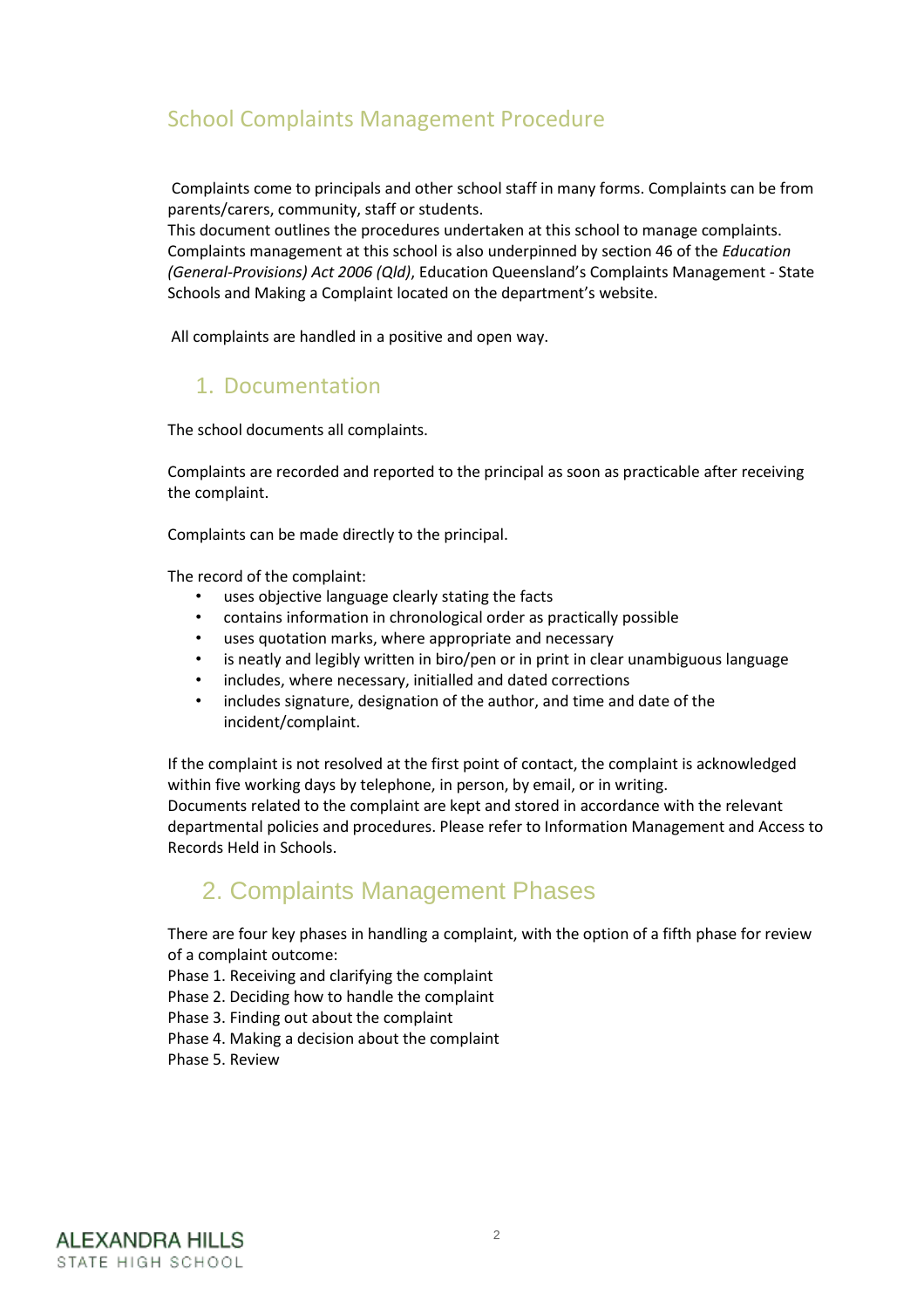#### **Phase 1 - Receiving and clarifying the complaint**

Any member of staff can receive a complaint.

All complaints are received in the following manner:

- being respectful and helpful
- giving the person your undivided attention
- not being defensive, apportioning blame
- remaining positive
- not perceiving anger as a personal attack.

When a staff member receives a verbal complaint they:

- listen carefully to the issues being raised
- summarise the issues to clarify and check that they understand what the complainant is telling you
- empathise and acknowledge the complainant's feelings
- find out what the complainant wants to happen as a result of the complaint
- tell the complainant that they may use the support of a third party in progressing the complaint, if they feel this is needed
- resolve the complaint if possible, or assure the complainant that an appropriate staff member will address their complaint
- advise the complainant what will happen with their complaint
- thank them for their complaint.

Complaints are sometimes made with the assistance of an advocate, interpreter or by a third party (as agreed between the complainant and the principal). In this case staff will receive and clarify a complaint from more than one person.

Many complaints are resolved at the first point of contact with information and/or an explanation, together with an apology and recognition of the effect the situation has had on the person. Some complainants may also want an undertaking that action will be taken to prevent the problem recurring.

When the complaint is not resolved immediately, the complaint is referred to the principal as soon as is practicable.

A member of staff who receives a verbal complaint that is not resolved informs the complainant of the further options of:

- putting their complaint in writing, or
- assisting the member of staff to record, in writing, the particulars of their complaint.

In general, if the complainant agrees to put the complaint in writing, the member of staff takes no further action unless or until a written complaint is received.

However, if the complaint relates to a report about harm (whether physical/emotional/sexual) of a student under 18 years attending a state educational institution, refer to Student Protection, for detailed obligations of all Education Queensland employees.

Once the complainant indicates that they would like to register a formal complaint verbally, the member of staff makes a written outline of the issues concerned. The record is read to the complainant, with opportunity for appropriate amendments and the complainant is asked to sign, where possible, the written version of the complaint. The staff member also signs (indicating their personal designation, for example, 'Year 7 Teacher, XYZ State School') and dates the complaint.

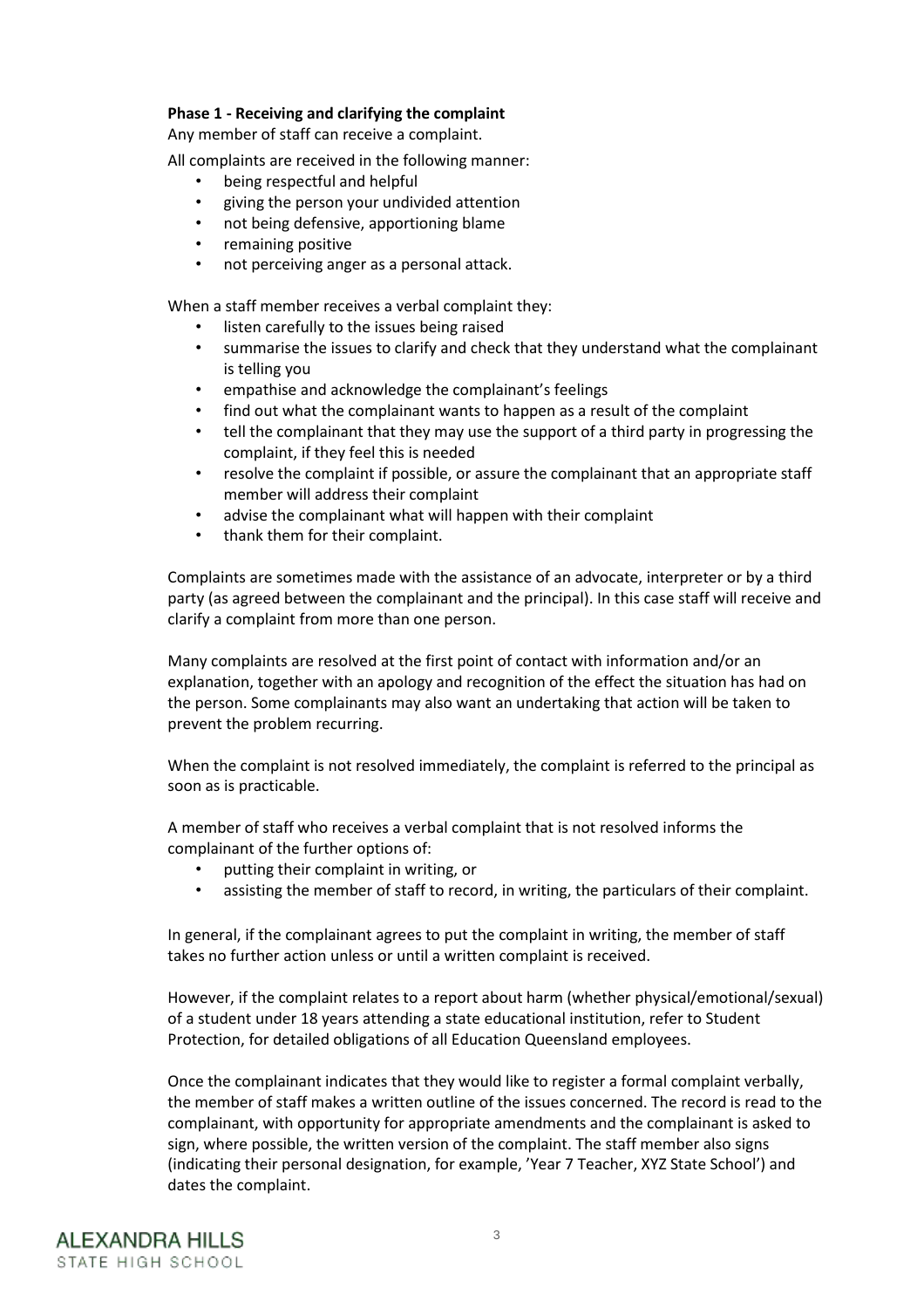No signature is required for verbal complaints taken over the phone, but the complainant is asked to provide verbal confirmation of the issues that have been recorded.

If a complainant refuses to sign or confirm a written recording of a verbal complaint, the staff member notes the refusal on the written complaint. The complainant is told that this refusal will be noted and that the process will be reliant on the staff member's interpretation and notes only. The complainant may not, at a later date, make another complaint based on a lack of satisfaction with this record of complaint.

#### **Receiving a written complaint**

When a written complaint is received it is date-stamped and forwarded to the principal.

#### **Receiving an anonymous complaint**

When an anonymous complaint is received, the complainant is told of the possible limitations associated with making an anonymous complaint.

#### **Phase 2 - Deciding how to handle the complaint**

When a staff member receives a complaint, they:

- begin the process of making an assessment about a complaint from the moment the complaint is received
- make an assessment in the first instance about whether the issue can be dealt with as a concern or a complaint
- if they are not the principal, refer the complainant or the complaint to the principal for addressing.

The principal decides whether to:

- take no further action
- attempt to resolve the complaint through resolution strategies such as mediation
- refer the complaint to the relevant internal or external agency if required
- initiate an investigation of the complaint, within the school, if further information is required

#### **Co-ordination of complaints**

The principal has the final responsibility for the management of all complaints that relate to school management issues under his/her jurisdiction. The complaint can be referred to another staff member in the school for action (for example, the deputy principal, business services manager or nominated staff member).

If the complaint relates to departmental policy, or a departmental policy position, the complainant is advised to take their complaint to the relevant regional office.

If the complaint is in relation to official misconduct, student protection or a perceived breach of privacy, the complaint is directed to the Ethical Standards Unit and the Legal Administrative Law Branch.

#### **Record of complaint**

The principal ensures that records of a complaint and any referral of a complaint are kept for either internal or external review.